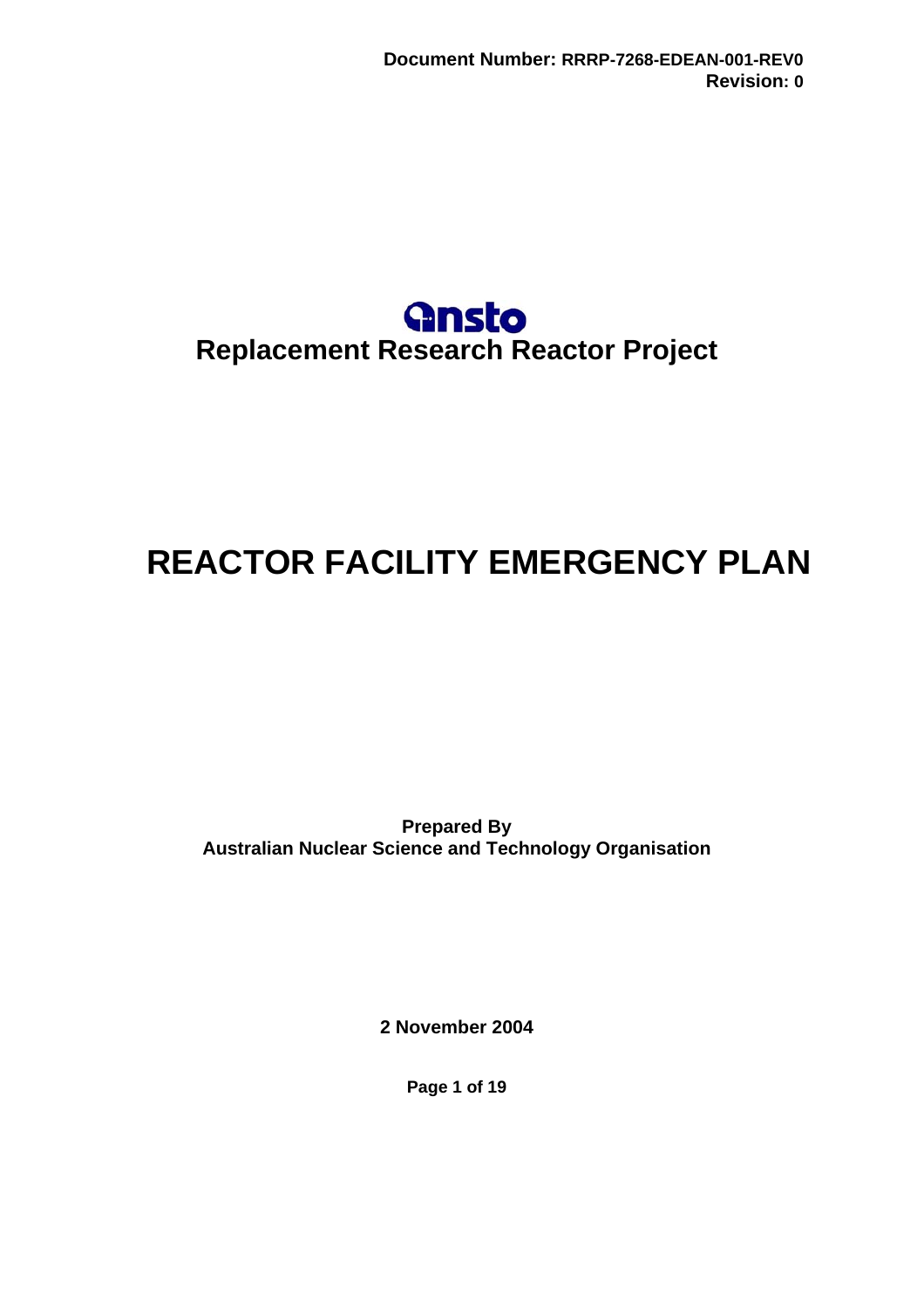|                                    | <b>ANSTO</b>                                                                  | Document N°: RRRP-7268-EDEAN-001-REV0<br>Revision: 0 |                                      |          |
|------------------------------------|-------------------------------------------------------------------------------|------------------------------------------------------|--------------------------------------|----------|
| <b>Replacement Reactor Project</b> |                                                                               | Document Title: Reactor Facility Emergency Plan      |                                      |          |
| <b>REVISION SHEET</b>              |                                                                               | Ref No:                                              |                                      |          |
|                                    |                                                                               |                                                      | Print name, date and sign or initial |          |
| Revision<br>Letter                 | <b>Description of Revision</b>                                                | Prepared                                             | Checked/<br>Reviewed                 | Approved |
| 0                                  | Original issue to ARPANSA                                                     | CM                                                   | <b>KJH</b>                           | GDW      |
|                                    |                                                                               |                                                      |                                      |          |
|                                    |                                                                               |                                                      |                                      |          |
|                                    |                                                                               |                                                      |                                      |          |
|                                    |                                                                               |                                                      |                                      |          |
|                                    |                                                                               |                                                      |                                      |          |
| Notes:                             | 1. Revision must be verified in accordance with the Quality Plan for the job. |                                                      |                                      |          |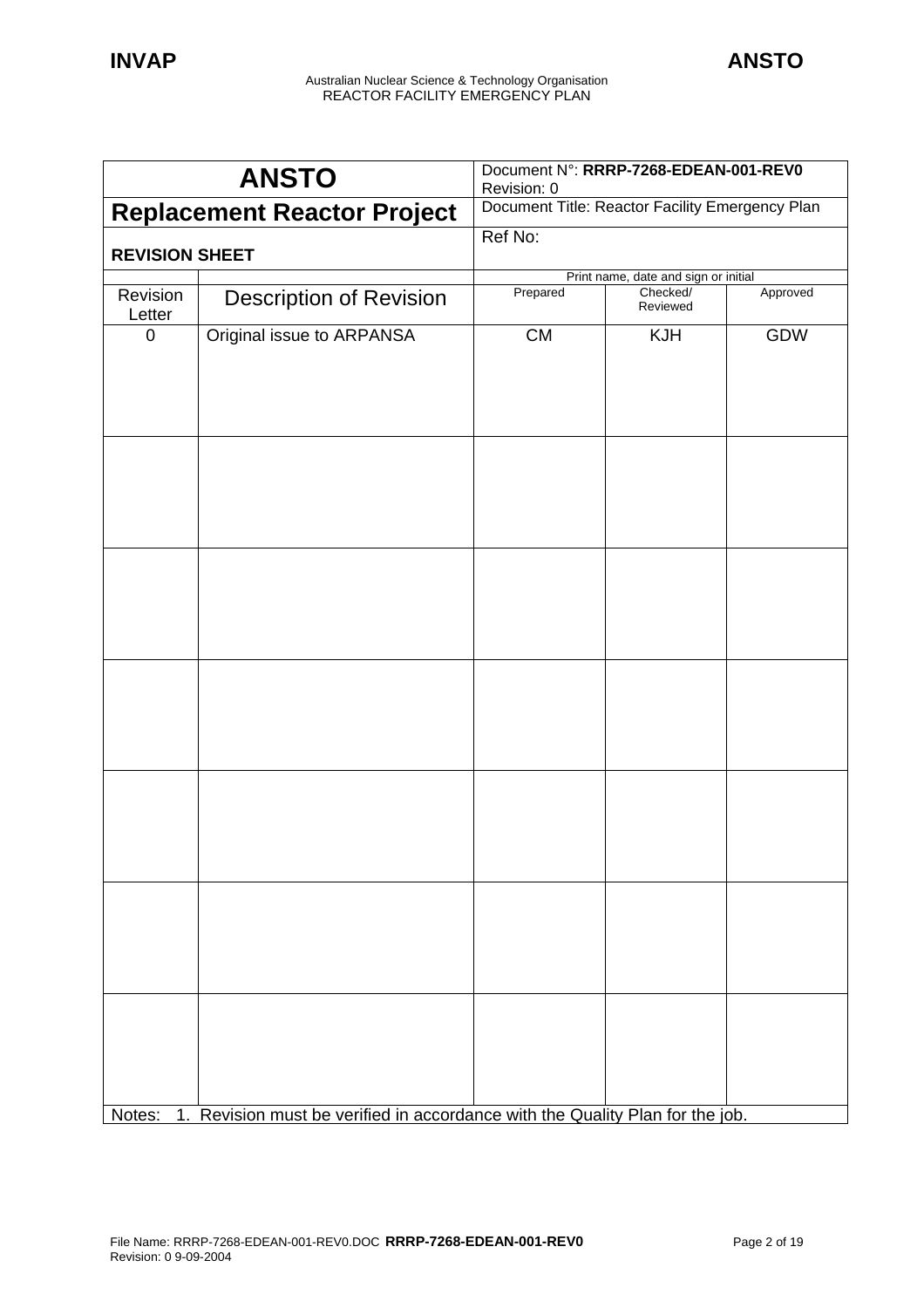# **TABLE OF CONTENTS**

| 1              |                                                                        |  |
|----------------|------------------------------------------------------------------------|--|
| 1.1            |                                                                        |  |
| 1.2            |                                                                        |  |
| 1.3            |                                                                        |  |
| 1.4            |                                                                        |  |
| 1.5            | Area and Community Covered by the Plan and Vulnerable Community 6      |  |
| 1.6            |                                                                        |  |
| 1.7            | PART TWO - COMMUNICATION WITH THE PUBLIC AND EXTERNAL AUTHORITIES. 8   |  |
| $\mathbf{2}$   |                                                                        |  |
| 3              |                                                                        |  |
| 3.1<br>3.1.1   |                                                                        |  |
| 3.1.2          |                                                                        |  |
| 3.1.3          |                                                                        |  |
| 3.1.4          |                                                                        |  |
| 3.1.5          |                                                                        |  |
| 3.1.6          |                                                                        |  |
| 3.1.7          |                                                                        |  |
| 3.1.8          |                                                                        |  |
| 3.1.9          |                                                                        |  |
| 3.1.10         |                                                                        |  |
| 3.1.11         |                                                                        |  |
| 3.1.12         |                                                                        |  |
| 3.1.13         |                                                                        |  |
| 3.2            | Responsibilities - External Emergency Services Organisations and other |  |
|                |                                                                        |  |
| 4              |                                                                        |  |
| 4.1            |                                                                        |  |
| 4.2            |                                                                        |  |
| 4.3            |                                                                        |  |
| 4.4            |                                                                        |  |
| 4.5            |                                                                        |  |
| 4.6            |                                                                        |  |
| 4.7            |                                                                        |  |
| 4.7.1          |                                                                        |  |
| 4.7.2<br>4.7.3 |                                                                        |  |
| 4.7.4          |                                                                        |  |
| 4.8            |                                                                        |  |
| 4.9            |                                                                        |  |
| 4.10           |                                                                        |  |
| 4.11           |                                                                        |  |
| 5              |                                                                        |  |
| 5.1            |                                                                        |  |
| 5.1.1          |                                                                        |  |
| 5.1.2          |                                                                        |  |
| 5.1.3          |                                                                        |  |
| 5.1.4          |                                                                        |  |
| 5.2            |                                                                        |  |
| 6              |                                                                        |  |
| 6.1            |                                                                        |  |
| 6.1.1          |                                                                        |  |
| 6.2            |                                                                        |  |
| 6.3            |                                                                        |  |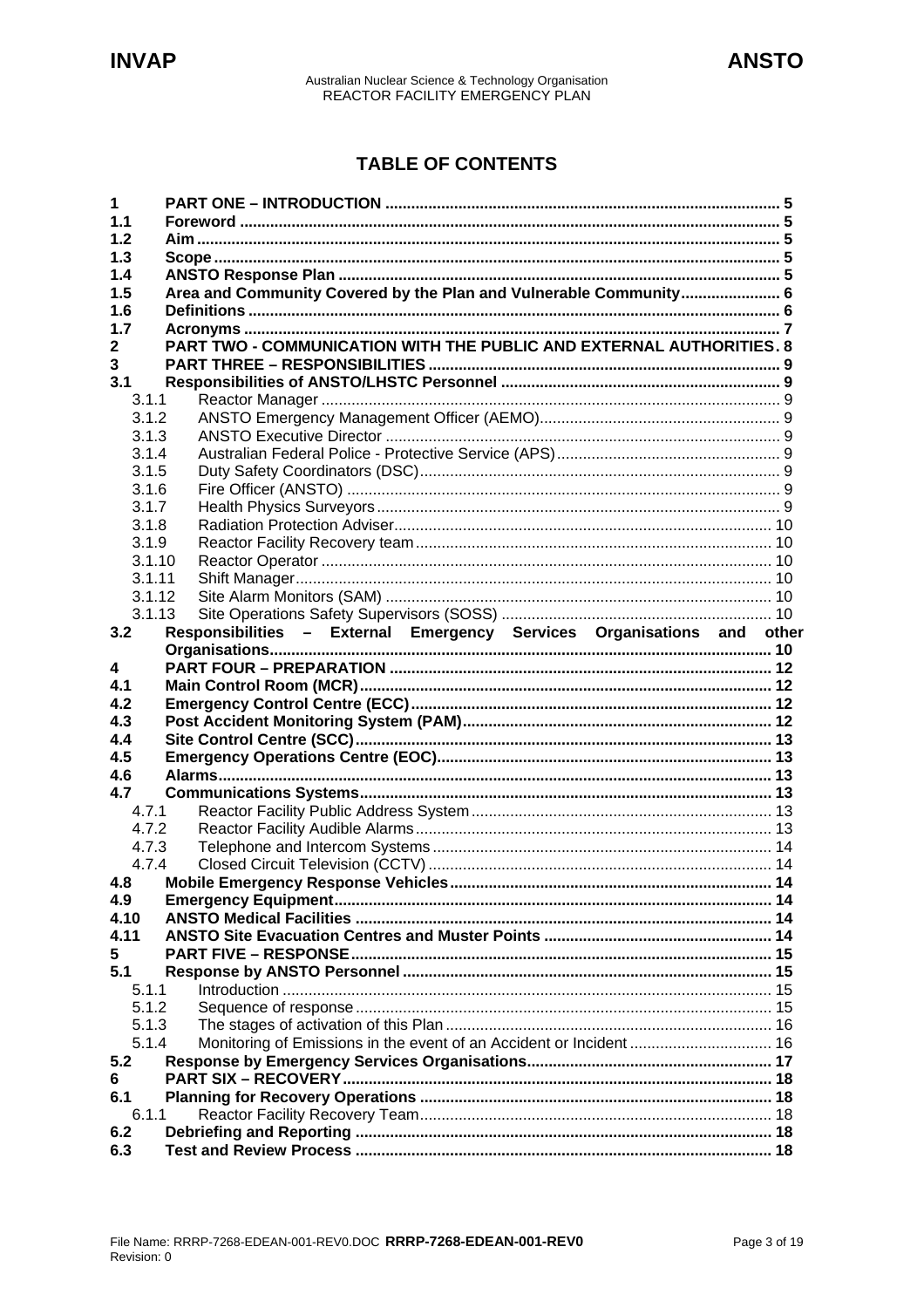# **INVAP ANSTO**

Australian Nuclear Science & Technology Organisation REACTOR FACILITY EMERGENCY PLAN

| 7.1 |  |
|-----|--|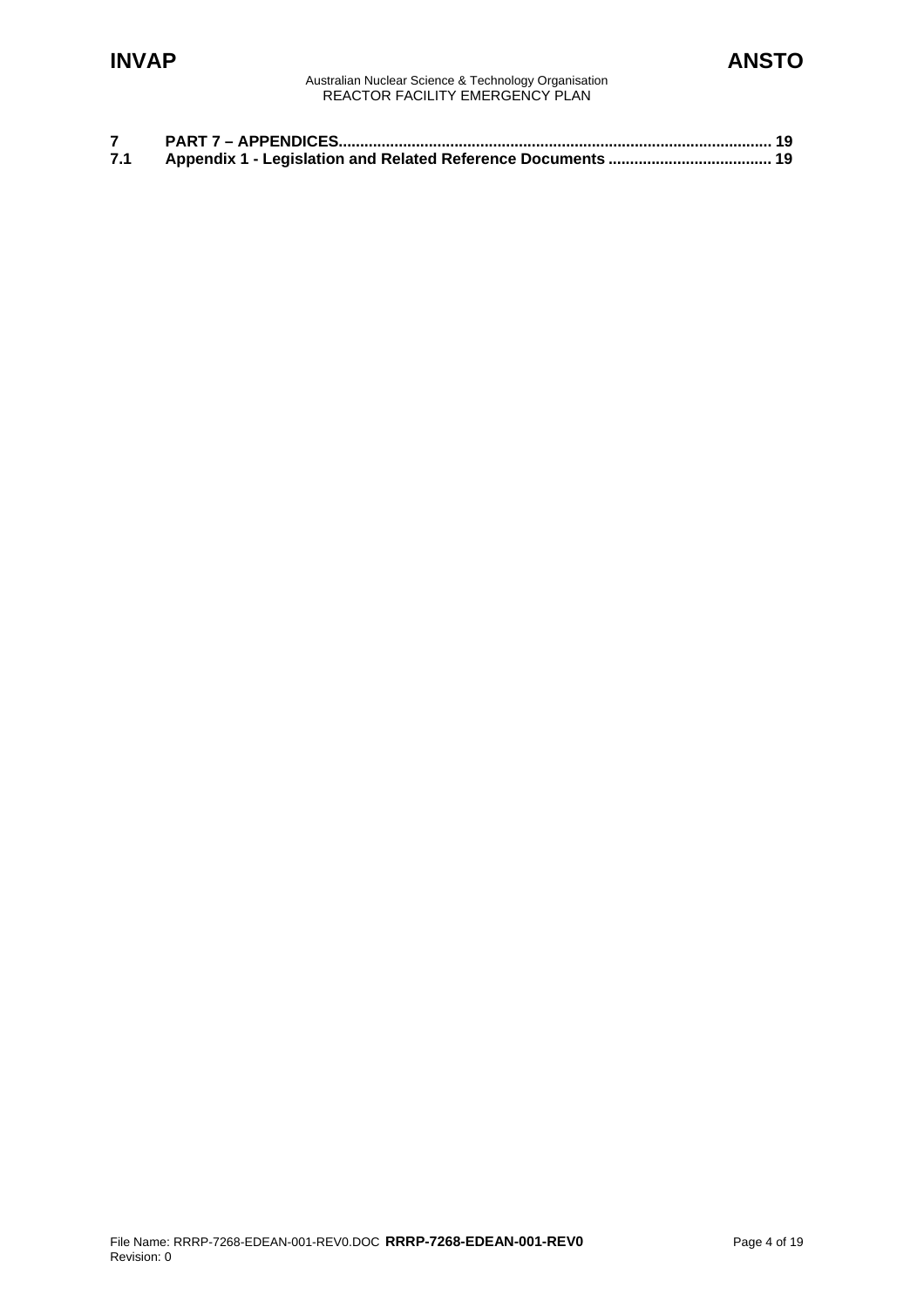# <span id="page-4-0"></span>**1 PART ONE – INTRODUCTION**

#### **1.1 FOREWORD**

This Plan identifies responsibilities of ANSTO staff in responding to accidents and incidents at the Reactor Facility. This Plan is a sub plan of the ANSTO Response Plan for Accidents and Incidents at ANSTO/LHSTC (ANSTO Response Plan).

The objective of the Reactor Facility Emergency Plan is to describe the arrangements to respond to any incident or emergency under all operating conditions within the Reactor Facility. This is to ensure that any hazard can be dealt with in an effective manner, thereby minimising the consequences.

This Reactor Facility Emergency Plan is supported by Safety Directives and Reactor Facility procedures and instructions which describe how the emergency arrangements are implemented.

#### **1.2 AIM**

The Reactor Facility Emergency Plan was developed to ensure there are arrangements in place to manage hazards in the event of an accident or incident in the Reactor Facility.

#### **1.3 SCOPE**

The Reactor Facility Emergency Plan:

- identifies responsibilities and provides arrangements to coordinate the response to incidents at the Reactor Facility;
- provides an interface for the emergency response responsibilities and arrangements outlined in the ANSTO Response Plan for Accidents and Incidents at ANSTO/LHSTC (ANSTO Response Plan); and
- is supported by a series of Response Actions designed to respond to foreseeable accidents and incidents related to the operation of the Reactor Facility.

#### **1.4 ANSTO RESPONSE PLAN**

The Reactor Facility Emergency Plan interfaces with the ANSTO Response Plan for Accidents and Incidents at ANSTO/LHSTC (ANSTO Response Plan)

The ANSTO Response Plan was developed to ensure that there are arrangements in place to manage all hazards**,** to minimise injuries to persons, to minimise loss of life and/or property, to prevent or minimise the spread of any on-site incident to off-site and to restore LHSTC to normal operations in a timely and orderly manner.

The ANSTO Response Plan:

- identifies responsibilities and provides arrangements to coordinate the response by ANSTO and Emergency Services Organisations to on-site incidents at the LHSTC;
- provides arrangements for ANSTO to provide support in the form of advice, technical and practical assistance, and availability of facilities and systems to Emergency Services Organisations for incidents with off-site consequences; and
- provides arrangements to keep the public, the Sutherland Shire Council, the media, the Australian Radiation Protection and Nuclear Safety Agency and other organisations fully informed of significant incidents that require a coordinated response by NSW Emergency Services Organisations.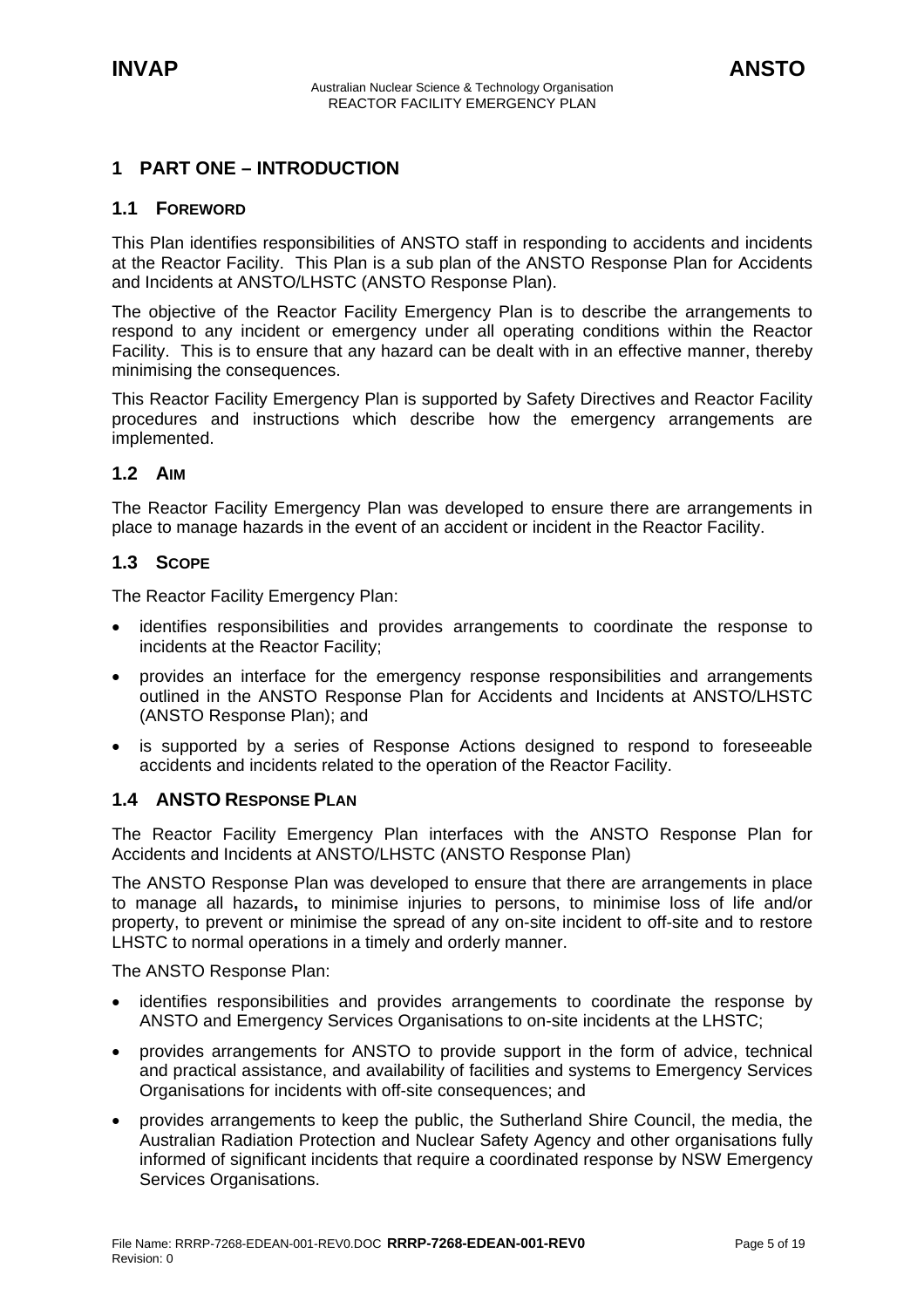#### <span id="page-5-0"></span>**1.5 AREA AND COMMUNITY COVERED BY THE PLAN AND VULNERABLE COMMUNITY**

This Plan covers the area constituted by the Reactor Facility.

For this Plan, the "vulnerable community" (the community that could be affected by an emergency or incident), is defined as employees of all organisations at the LHSTC, together with contractors and visitors.

There are no postulated accident scenarios for the Reactor Facility that have off-site consequences. However, in the unlikely event that an accident in the Reactor Facility occurs with potential off-site consequences, this sub-plan would invoke the ANSTO Response Plan.

| Accident                                                      | Any unintended event, including operating errors, equipment failures or<br>other mishaps, the consequences or potential consequences of which<br>are not negligible from the point of view of protection or safety.                                                                                                                                                                                                                                                                    |
|---------------------------------------------------------------|----------------------------------------------------------------------------------------------------------------------------------------------------------------------------------------------------------------------------------------------------------------------------------------------------------------------------------------------------------------------------------------------------------------------------------------------------------------------------------------|
| <b>Building 80 Evacuation</b><br>Alarm                        | Alarm to evacuate the Reactor Facility building using the indicated<br>routes.                                                                                                                                                                                                                                                                                                                                                                                                         |
| Emergency                                                     | A non-routine situation or event that necessitates prompt action,<br>primarily to mitigate a hazard or adverse consequences for human<br>health and safety, quality of life, property or the environment. This<br>includes nuclear and radiological emergencies and conventional<br>emergencies such as fires, release of hazardous chemicals, storms or<br>earthquakes. It includes situations for which prompt action is warranted<br>to mitigate the effects of a perceived hazard. |
| <b>Emergency services</b>                                     | The local off-site response organizations that are generally available<br>and that perform emergency response functions. These may include<br>police, fire fighters and rescue brigades, ambulance services and<br>control teams for hazardous materials.                                                                                                                                                                                                                              |
| <b>Emergency procedures</b>                                   | Procedures documenting the implementation of actions to be carried<br>out during an emergency situation.                                                                                                                                                                                                                                                                                                                                                                               |
| Event                                                         | An unintended occurrence that has potential consequences which are<br>not negligible from the point of view of protection or safety. An event<br>could develop into an incident or accident.                                                                                                                                                                                                                                                                                           |
| Incident                                                      | An event involving significant failure in safety provisions, but with<br>sufficient defence in depth remaining to cope with additional failures,<br>and/or resulting in a dose to a worker exceeding a statutory dose limit<br>and/or leading to the presence of activity in on-site areas not expected<br>by design and which require corrective action.                                                                                                                              |
| Local Liaison Working Party<br>(LLWP)                         | Working Party comprising members from ANSTO, NSW Emergency<br>Services Organisations and other organisations. It is responsible for<br>providing guidance on emergency planning.                                                                                                                                                                                                                                                                                                       |
| Lucas Heights Science and<br><b>Technology Centre (LHSTC)</b> | An area of approximately 70 hectares, including a number of facilities<br>immediately outside the perimeter security fence, such as the Lucas<br>Heights Motel, canteen, Woods Centre, and other buildings in the<br><b>ANSTO Technology Park.</b>                                                                                                                                                                                                                                     |
| Off-site                                                      | Geographical area beyond the LHSTC site boundary.                                                                                                                                                                                                                                                                                                                                                                                                                                      |
| <b>Protection Actions</b>                                     | Measures taken in anticipation of or after an emergency to protect the<br>health and safety of individuals and to prevent property damage.                                                                                                                                                                                                                                                                                                                                             |
| <b>Reactor Facility</b>                                       | The multipurpose research reactor that will replace HIFAR, and its<br>associated buildings, physical plant, structures, components and<br>systems including software and, where relevant, any management<br>systems necessary to achieve the design, construction and operation of<br>the facility.                                                                                                                                                                                    |

#### **1.6 DEFINITIONS**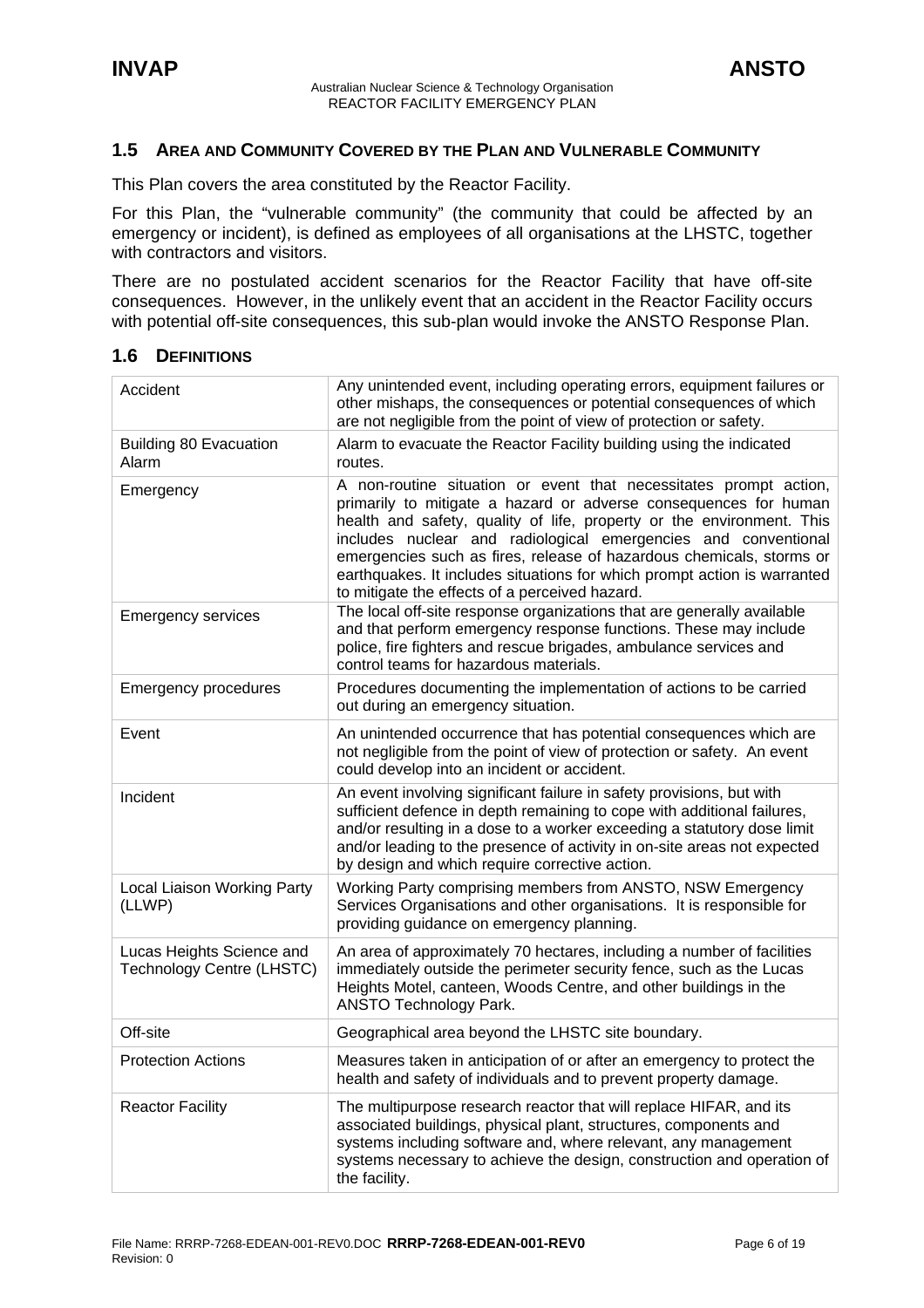<span id="page-6-0"></span>

| Recovery                                      | Process of re-establishing the normal operation level of an affected<br>area after an emergency. |
|-----------------------------------------------|--------------------------------------------------------------------------------------------------|
| <b>Reactor Facility Area</b>                  | Area in and around the Reactor Facility under the control of the reactor<br>Shift Manager.       |
| <b>Standing Operating</b><br>Procedures (SOP) | Procedures that support the Response Plan for Accidents and Incidents<br>at ANSTO/LHSTC.         |

## **1.7 ACRONYMS**

| <b>AEMI</b>  | Air Effluent Monitoring Intelligent            |
|--------------|------------------------------------------------|
| <b>AEMO</b>  | <b>ANSTO Emergency Management Officer</b>      |
| <b>APS</b>   | Australian Federal Police - Protective Service |
| <b>ASCC</b>  | <b>Alternative Site Control Centre</b>         |
| <b>CCTV</b>  | <b>Closed Circuit Television</b>               |
| <b>DSC</b>   | <b>Duty Safety Coordinator</b>                 |
| <b>ECC</b>   | <b>Emergency Control Centre</b>                |
| EP           | <b>Emergency Plan</b>                          |
| <b>FCMS</b>  | Facilities Control and Monitoring System       |
| <b>LHSTC</b> | Lucas Heights Science and Technology Centre    |
| <b>MCR</b>   | Main Control Room                              |
| <b>NGH</b>   | <b>Neutron Guide Hall</b>                      |
| PA           | <b>Public Announcement</b>                     |
| <b>PAM</b>   | Post Accident Monitoring                       |
| <b>PPE</b>   | <b>Personal Protective Equipment</b>           |
| <b>RA</b>    | Response Action                                |
| <b>RCMS</b>  | <b>Reactor Control Monitoring System</b>       |
| <b>RPS</b>   | <b>Reactor Protection System</b>               |
| <b>SAM</b>   | Site Alarm Monitor                             |
| <b>SCC</b>   | <b>Site Control Centre</b>                     |
| <b>SOP</b>   | <b>Standing Operating Procedures</b>           |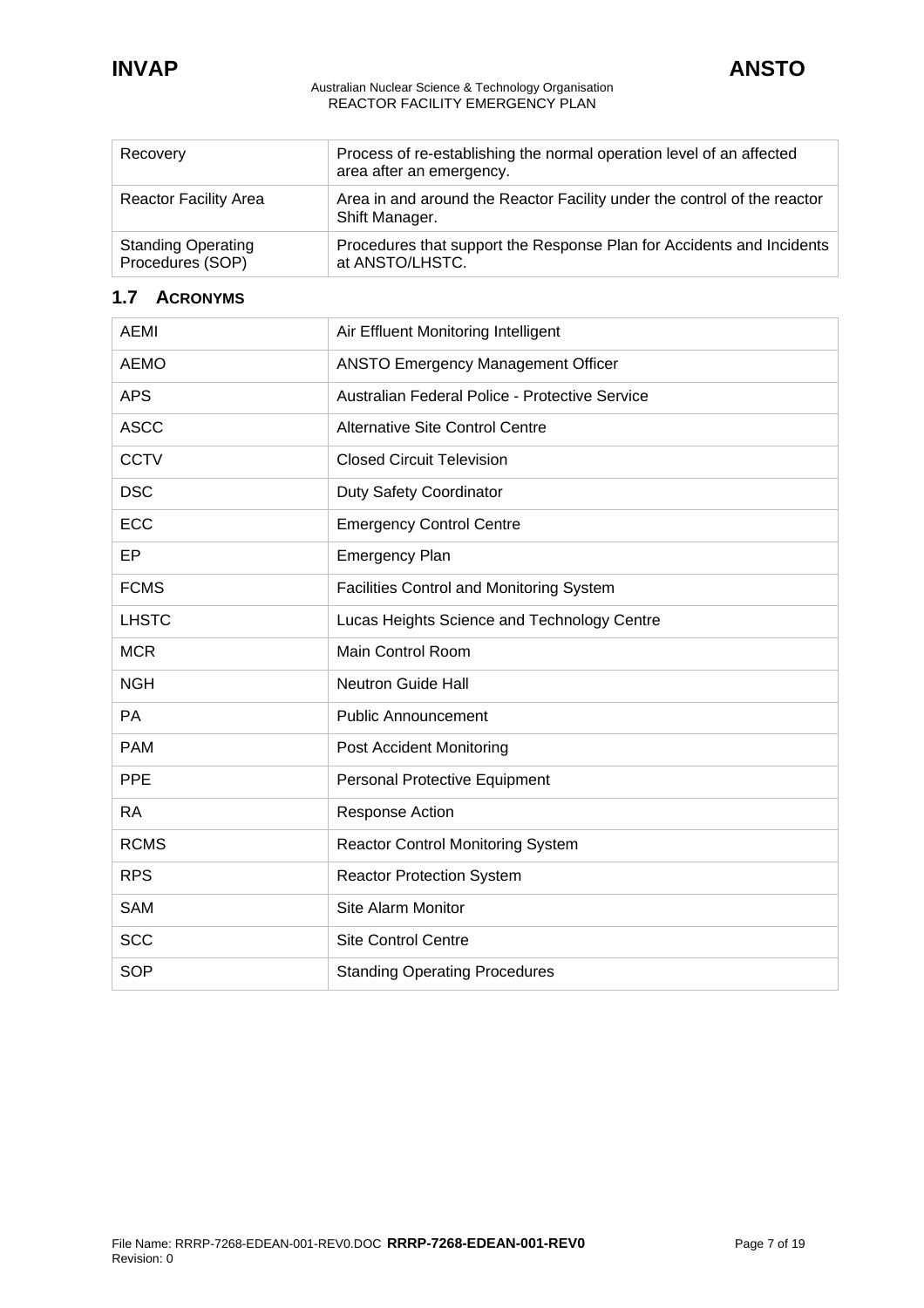## <span id="page-7-0"></span>**2 PART TWO - COMMUNICATION WITH THE PUBLIC AND EXTERNAL AUTHORITIES**

The arrangements for communication with the public and appropriate external authorities are outlined in the ANSTO Response Plan.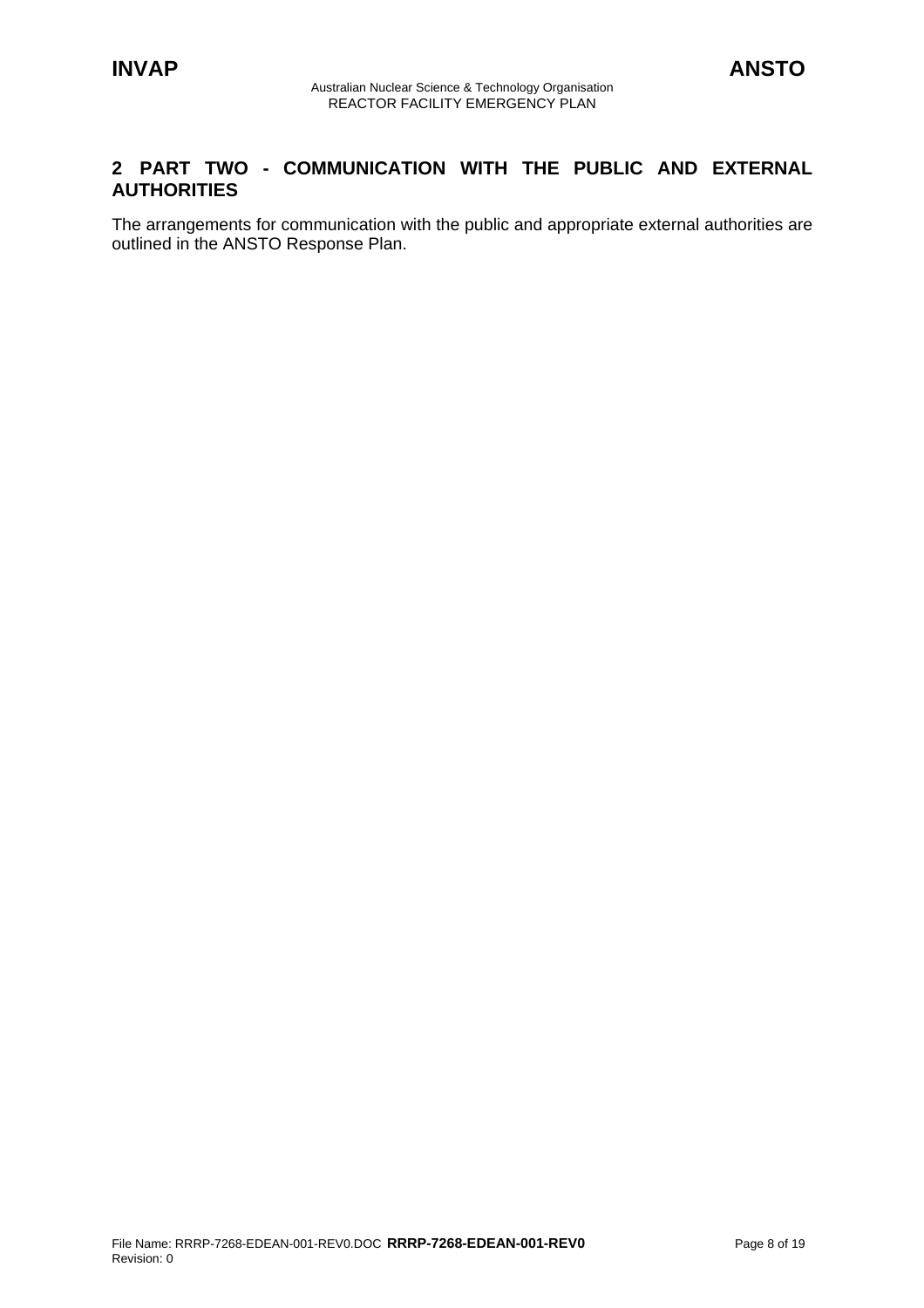# <span id="page-8-0"></span>**3 PART THREE – RESPONSIBILITIES**

#### **3.1 RESPONSIBILITIES OF ANSTO/LHSTC PERSONNEL**

Many ANSTO and Australian Federal Police - Protective Service (APS) personnel have specific responsibilities in terms of emergency response for the Reactor Facility. The responsibilities directly related to this plan are described below and the interaction is shown in Figure 1.

#### **3.1.1 Reactor Manager**

The Reactor Manager is directly responsible for the safe operation of the Reactor Facility. The Reactor Manager has control over those activities necessary for safe operation and maintenance of the reactor. These responsibilities consist of reactor operations, maintenance, radiation protection and utilisation.

#### **3.1.2 ANSTO Emergency Management Officer (AEMO)**

This is a senior executive officer appointed by the Executive Director to maintain executive control of ANSTO staff during an accident or incident. The AEMO acts as the ANSTO Liaison Officer and works with the Police Site Controller, advising him/her of any situation that could escalate.

The AEMO arranges for LHSTC resources to be available to provide mutual aid, assistance and executive advice outside the area covered by the Plan, at the request of the Police Site Controller.

This is an on-call rostered position to ensure an AEMO is always available.

## **3.1.3 ANSTO Executive Director**

This is the person appointed by the ANSTO Board to control and direct all the activities of ANSTO and to ensure that adequate incident response measures are in place at ANSTO.

#### **3.1.4 Australian Federal Police - Protective Service (APS)**

By arrangement, the APS provides guarding services at the LHSTC and provides an officer, the Site Alarm Monitor, to staff the Site Control Centre, on a 24-hour basis. During emergencies, the APS controls access to affected areas of site.

#### **3.1.5 Duty Safety Coordinators (DSC)**

These are nominated senior officers from ANSTO Safety & Radiation Science who take early control of any accident or incident. This is an on-call rostered position to ensure a DSC is always available.

## **3.1.6 Fire Officer (ANSTO)**

The Fire Officer is responsible for ensuring ANSTO meets its legislative requirements as regards to fire safety and readiness.

#### **3.1.7 Health Physics Surveyors**

Health Physics Surveyors provide Health Physics monitoring and advice as required.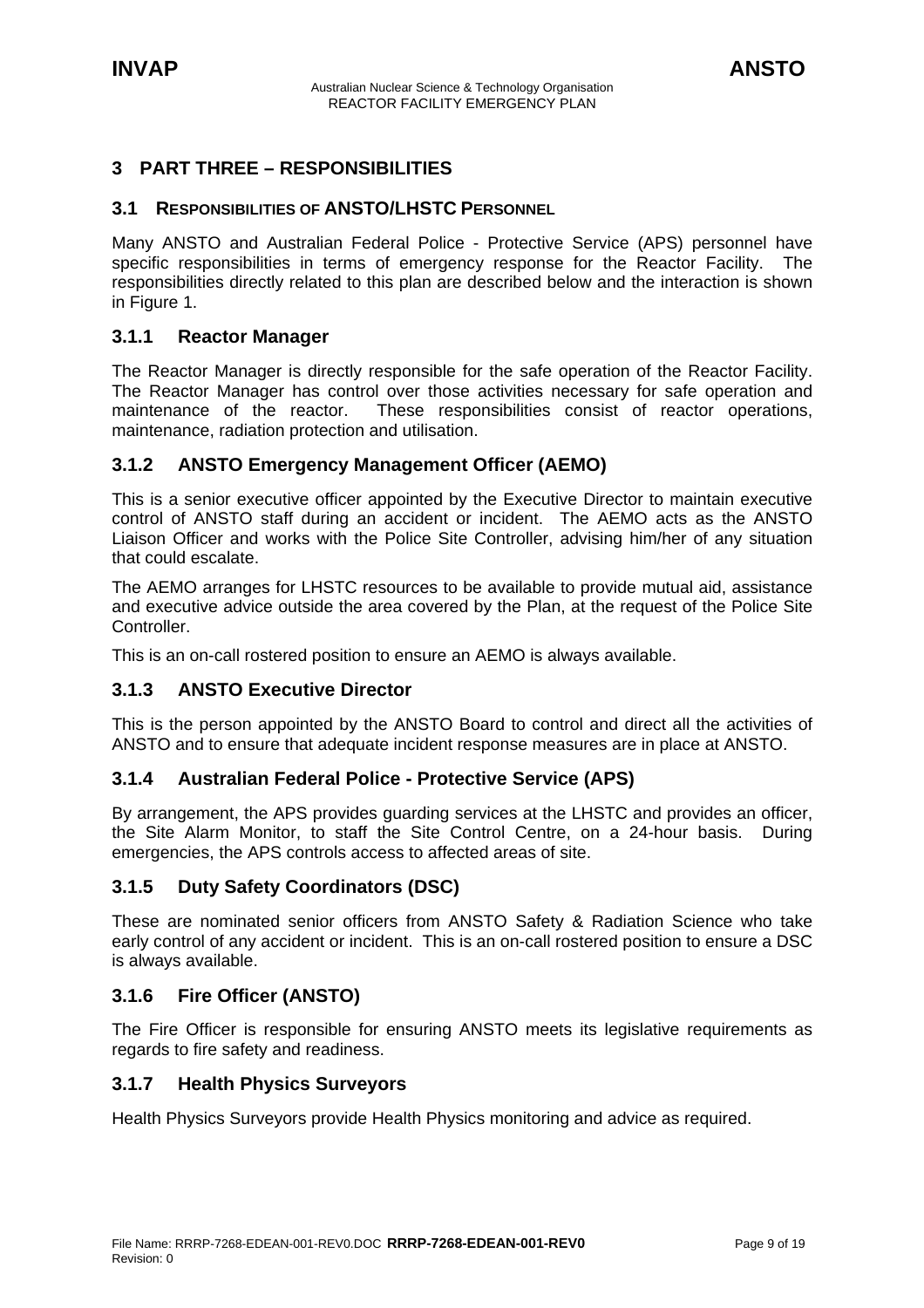#### <span id="page-9-0"></span>**3.1.8 Radiation Protection Adviser**

A professional officer from ANSTO who provides advice on radiological protection for all personnel and plant during an accident or incident.

#### **3.1.9 Reactor Facility Recovery team**

This is composed of Reactor Facility staff members. The team is responsible for the formulation of the post accident recovery from serious accidents involving the Reactor Facility.

#### **3.1.10 Reactor Operator**

A Reactor Operator is an authorised individual who possesses the skills, knowledge, and abilities to ensure the safe operation of the Reactor Facility. During normal operation, an authorised Reactor Operator is in the Main Control Room at all times.

The duty Reactor Operator is responsible for providing support to the duty Shift Manager, including during any Reactor Facility accident or incident. The duty Reactor Operator will notify the duty Shift Manager immediately of any potential event when identified.

#### **3.1.11 Shift Manager**

The Shift Manager is the authorised reactor operator in charge of the duty shift, and is responsible for activating the Reactor Facility Emergency Plan and initiating the first response to any Reactor Facility incident or accident.

The Shift Manager has the responsibility for identifying a Reactor Facility incident or accident, undertaking an initial response and contacting the SAM in the SCC if required. The Shift Manager is available in the Reactor Facility area at all times.

The Shift Manager is responsible for advising on when hazards from an accident or incident within the Reactor Facility are under control.

## **3.1.12 Site Alarm Monitors (SAM)**

These are Australian Federal Police - Protective Service officers who are responsible, on a 24-hour continuous-shift basis, for monitoring and responding to all Security, Health and Safety alarms raised in the Site Control Centre or the Alternative Site Control Centre.

## **3.1.13 Site Operations Safety Supervisors (SOSS)**

These are senior technical officers from ANSTO Safety & Radiation Science responsible for the maintenance and safe operation of site utility services and operating plant. When advised of the existence of any alarm, or a possible accident or incident, the Site Operations Safety Supervisor proceeds to the scene and initiates appropriate response action. In the case of a Reactor Facility accident or incident, they provide support to the Shift Manager and maintain essential site services.

#### **3.2 RESPONSIBILITIES – EXTERNAL EMERGENCY SERVICES ORGANISATIONS AND OTHER ORGANISATIONS**

The responsibilities of external Emergency Services Organisations and other organisations are covered in the ANSTO Response Plan.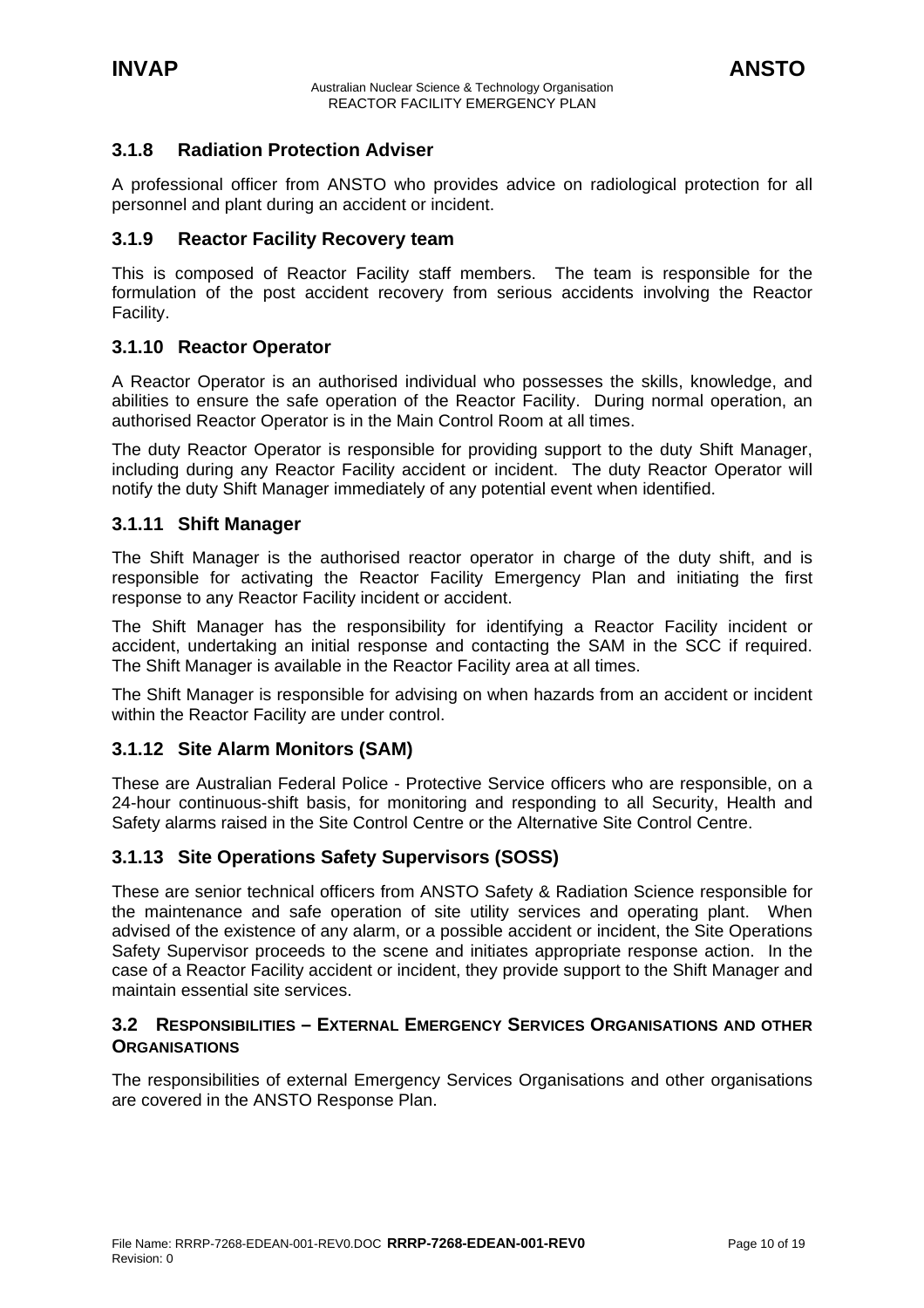## **Figure 1** Interaction of Reactor Facility and Site Emergency Personnel

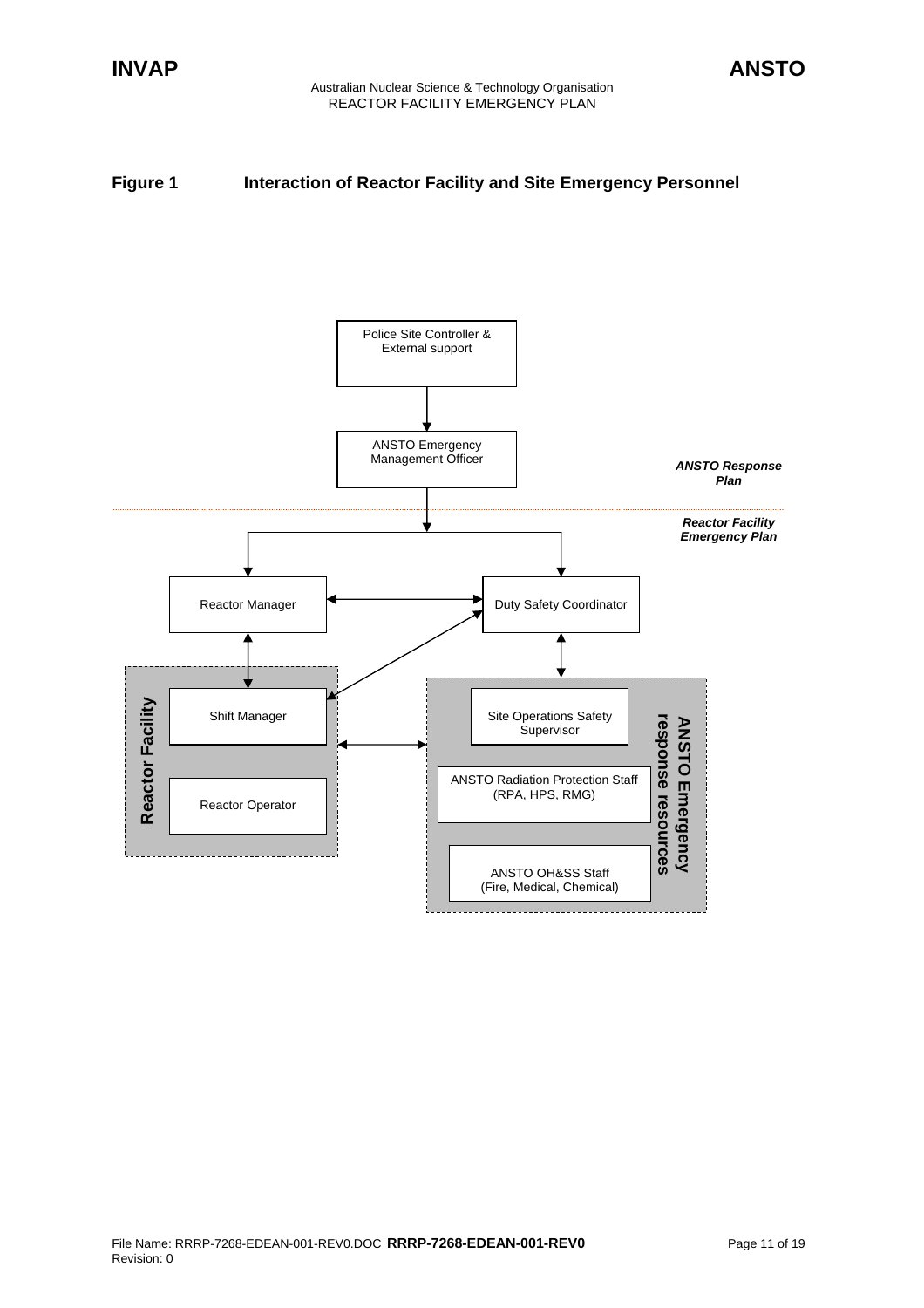# <span id="page-11-0"></span>**4 PART FOUR – PREPARATION**

Facilities and systems in place to assist in dealing with an accident or incident.

#### **4.1 MAIN CONTROL ROOM (MCR)**

The Main Control Room (MCR) is located at Level +13.00 of the Reactor Facility, next to the Reactor Hall, outside of the Containment. The MCR allows the operators to carry out the operation tasks of the plant such as;

- equipment control.
- machinery control.
- parameter control of all processes in all reactor states,
- paging communication,
- Closed Circuit TV (CCTV) monitoring,
- supervision of the operation of the facilities,
- the performance of protective actions to mitigate accident consequences and provide the resources for post accident monitoring analysis.

The MCR is host for the Human Machine Interface (HMI) provided by the Reactor Protection System (RPS), Post Accident Monitoring System (PAM), Reactor Control and Monitoring System (RCMS), Facilities Control and Monitoring System (FCMS), Communication System and CCTV.

#### **4.2 EMERGENCY CONTROL CENTRE (ECC)**

The Emergency Control Centre (ECC) is located at Level +4.00 of the Reactor Facility. The ECC is an alternative control room for maintaining the facility in a safe state in the event that the MCR is uninhabitable.

The ECC has access to all the basic parameters of the plant as well as the status of all the Safety Systems. From the ECC, the operator has access to all displays and the necessary commands to keep the reactor in a safe state.

The main components of the ECC are:

- Emergency Console; and
- RPS/PAM Wall Panels.

#### **4.3 POST ACCIDENT MONITORING SYSTEM (PAM)**

The Post Accident Monitoring (PAM) system provides the necessary information for reactor operators to monitor and take actions after an accident condition. In addition, it provides information to indicate whether plant safety functions are operational and is an important tool for implementing manual recovery actions.

The PAM system is an Engineered Safety Feature of the Reactor Facility. Some PAM signals are used by the RCMS to display the PAM parameters.

The PAM system:

- Provides information to operators to indicate whether plant safety functions are being accomplished;
- Indicates the successful operation of individual safety systems: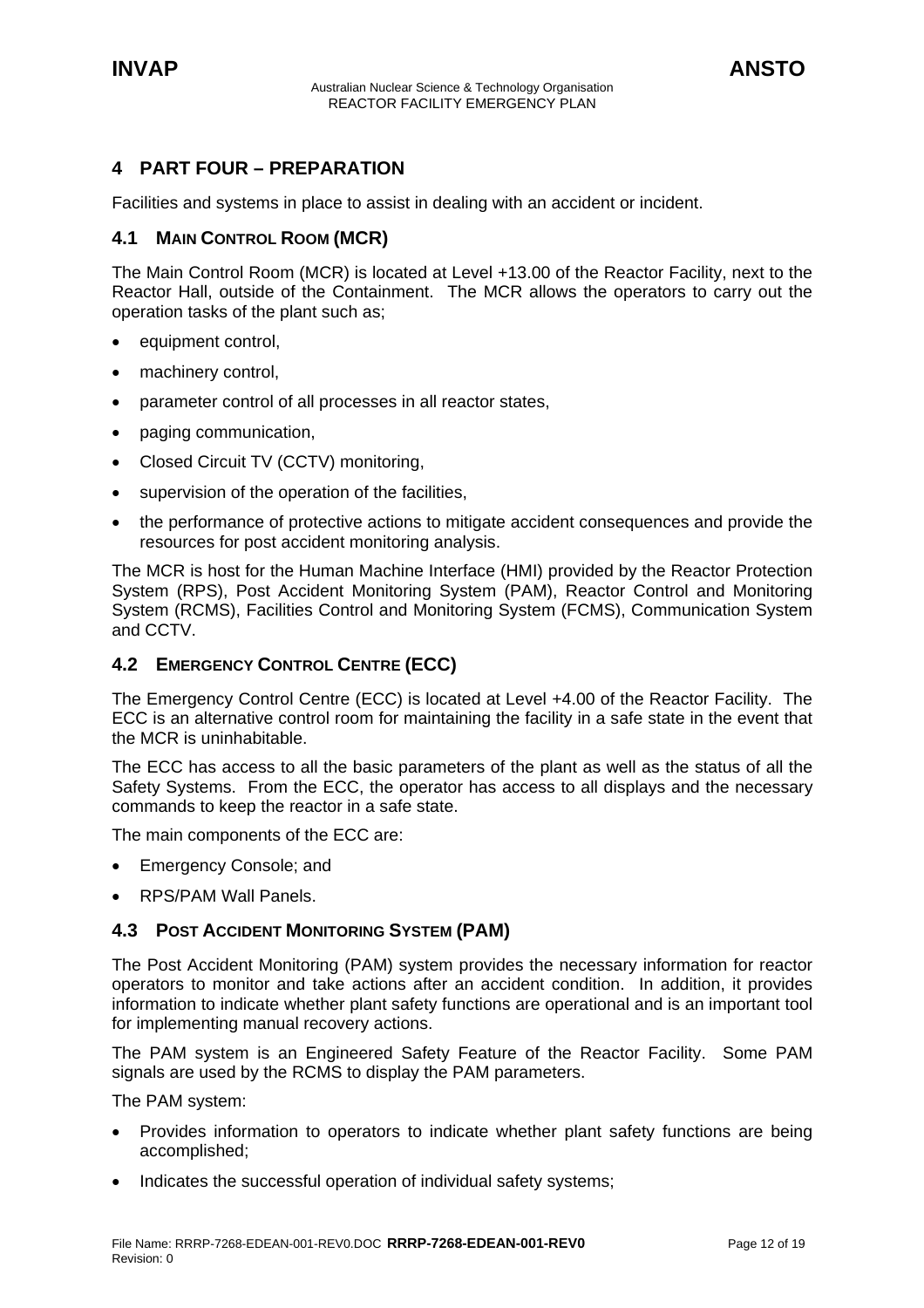- <span id="page-12-0"></span>• Alerts operators to take safety actions for initiating a system or function that is not automatic;
- Indicates to operators when barriers to fission product release have the potential for being breached or have been breached; and
- Determines the magnitude of radioactive materials released.

#### **4.4 SITE CONTROL CENTRE (SCC)**

The Site Control Centre is a fully equipped communications centre continuously staffed by a Site Alarm Monitor. A duplicate facility, the Alternative Site Control Centre (ASCC), has been established at another location on site. Either can act as the central communications point in the event of an accident or incident.

#### **4.5 EMERGENCY OPERATIONS CENTRE (EOC)**

A fully equipped Emergency Operations Centre is located in Building 8. In the event of an LHSTC emergency, the EOC provides a communications and operations centre for the Police Site Controller, Emergency Services Organisations and ANSTO liaison officers. It is also available for use for any emergency in the district in the event of the Sutherland Shire Emergency Operations Centre not being operational.

#### **4.6 ALARMS**

The Reactor Facilities MCR and ECC monitor alarms received through the RPS, RCMS, FCMS and PAM. The Reactor Operator responds to alarms received in accordance with the nature of the alarm.

The Site Alarm Monitor also monitors certain alarms from the Reactor Facility (e.g. Fire).

Additionally the MCR, ECC and/or Site Alarm Monitor respond to alarms raised by telephone.

#### **4.7 COMMUNICATIONS SYSTEMS**

The ANSTO Response Plan describes the communication systems available for the LHSTC site.

The Reactor Facility incorporates a number of communication systems that can be used during incidents and accidents. The following are maintained in a state of readiness and tested regularly.

#### **4.7.1 Reactor Facility Public Address System**

The Reactor Facility has an emergency warning and intercommunication system with an integral Public Address (PA) system. These systems are available to provide communications for Reactor Facility personnel, including the delivery of instructions during emergencies. The PA system would be operable during post-accident recovery.

#### **4.7.2 Reactor Facility Audible Alarms**

Audible alarms are located in such a way that failure of a single speaker will not affect the overall efficiency of the system, it still being possible to hear the warning message in every room in the Reactor Facility's buildings and adjacent areas.

Alarms announcing different conditions have a clearly recognisable and distinct sound. They are set off for long enough to warn the staff, but without interfering with subsequent response actions.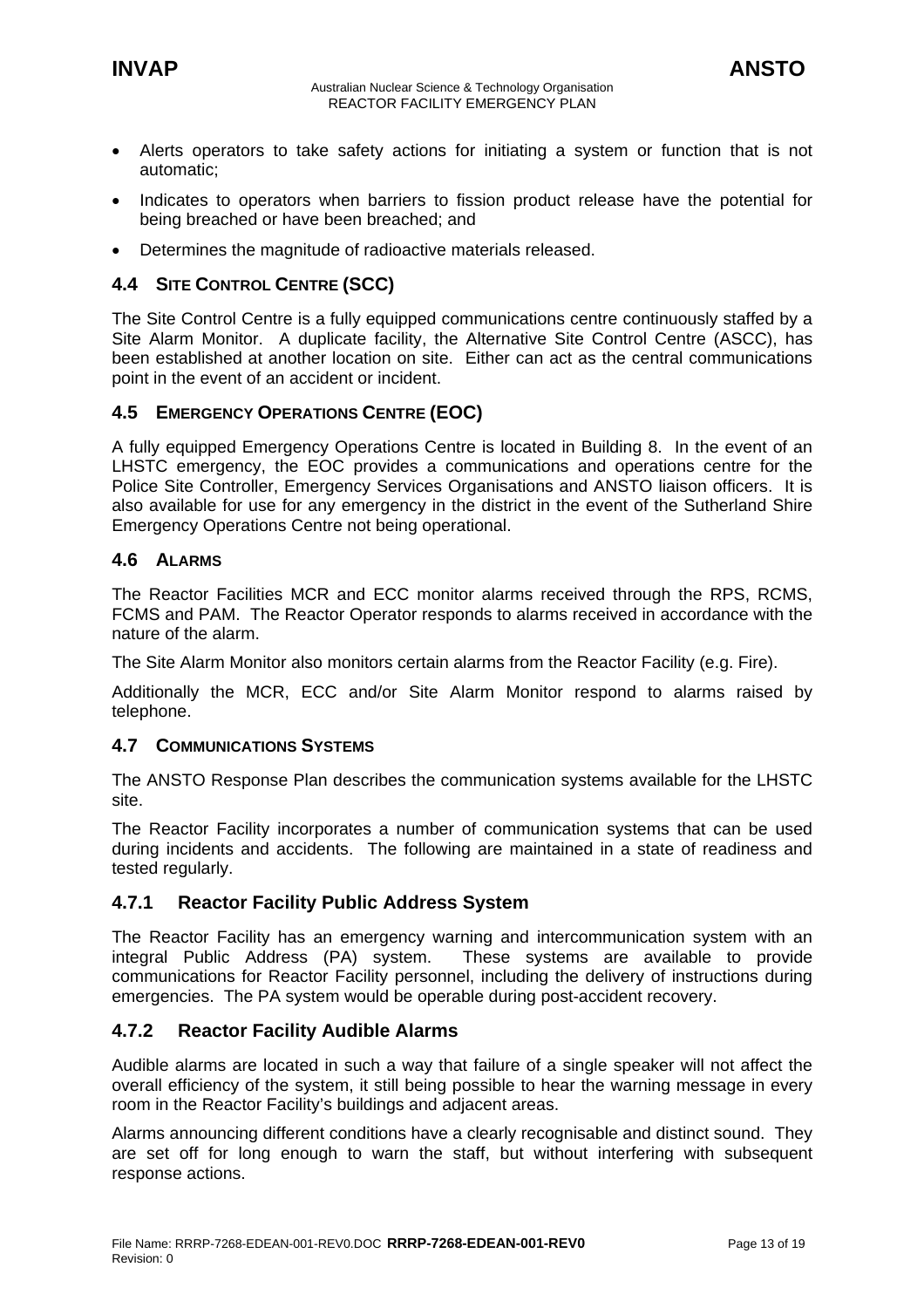### <span id="page-13-0"></span>**4.7.3 Telephone and Intercom Systems**

General telephone communications and data communication systems are provided for the reactor building (including the ECC), the neutron guide hall (NGH), visitor entrance building and the auxiliary building. These systems are extensions of the relevant LHSTC networks.

A dedicated Intercom system is provided for the reactor building, visitor entrance building, auxiliary building and ECC. The Intercom system is also connected to the SCC and ASCC. Mobile phones are also used extensively.

#### **4.7.4 Closed Circuit Television (CCTV)**

The CCTV video surveillance system, which has monitors in the MCR, allows visual monitoring even in areas inaccessible to personnel; eg, the heavy water room.

#### **4.8 MOBILE EMERGENCY RESPONSE VEHICLES**

The ANSTO Emergency Response Vehicles provide transport for response to any accidents and incidents. Both vehicles carry a comprehensive range of emergency and medical equipment with personnel trained in their use. They also have comprehensive communications facilities. An additional fire response vehicle is fully equipped to NSW Rural Fire Service standards.

#### **4.9 EMERGENCY EQUIPMENT**

Emergency equipment is available in designated areas of the Reactor Facility. The equipment is checked periodically to review its operational status and, as necessary, to replace it with new equipment.

A set of emergency lights is in place to allow observation of personnel movements and area supervision through a Closed Circuit Television system. The emergency evacuation routes are clearly marked with signs.

Emergency decontamination showers and devices such as eyewash stations are located in key points of the facility.

Additional emergency response resources are available within ANSTO and are outlined in the ANSTO Response Plan. The DSC can activate or initiate their use.

The ANSTO Emergency Response Vehicles that allow a rapid response to an incident/emergency on site are also available.

#### **4.10 ANSTO MEDICAL FACILITIES**

The ANSTO Medical Centre is usually staffed during normal working hours by an Occupational Health Nurse and equipped with first aid and personnel decontamination facilities. The Site Medical Officer attends on a part-time basis. The Site Operations Safety Supervisors are trained to advanced first aid standards and provide additional response capability.

#### **4.11 ANSTO SITE EVACUATION CENTRES AND MUSTER POINTS**

There are two principal evacuation centres: the ANSTO Transport Building and the Cafeteria. Additionally, there are local internal and external muster points in and around the Reactor Facility to facilitate evacuation in the event of an emergency.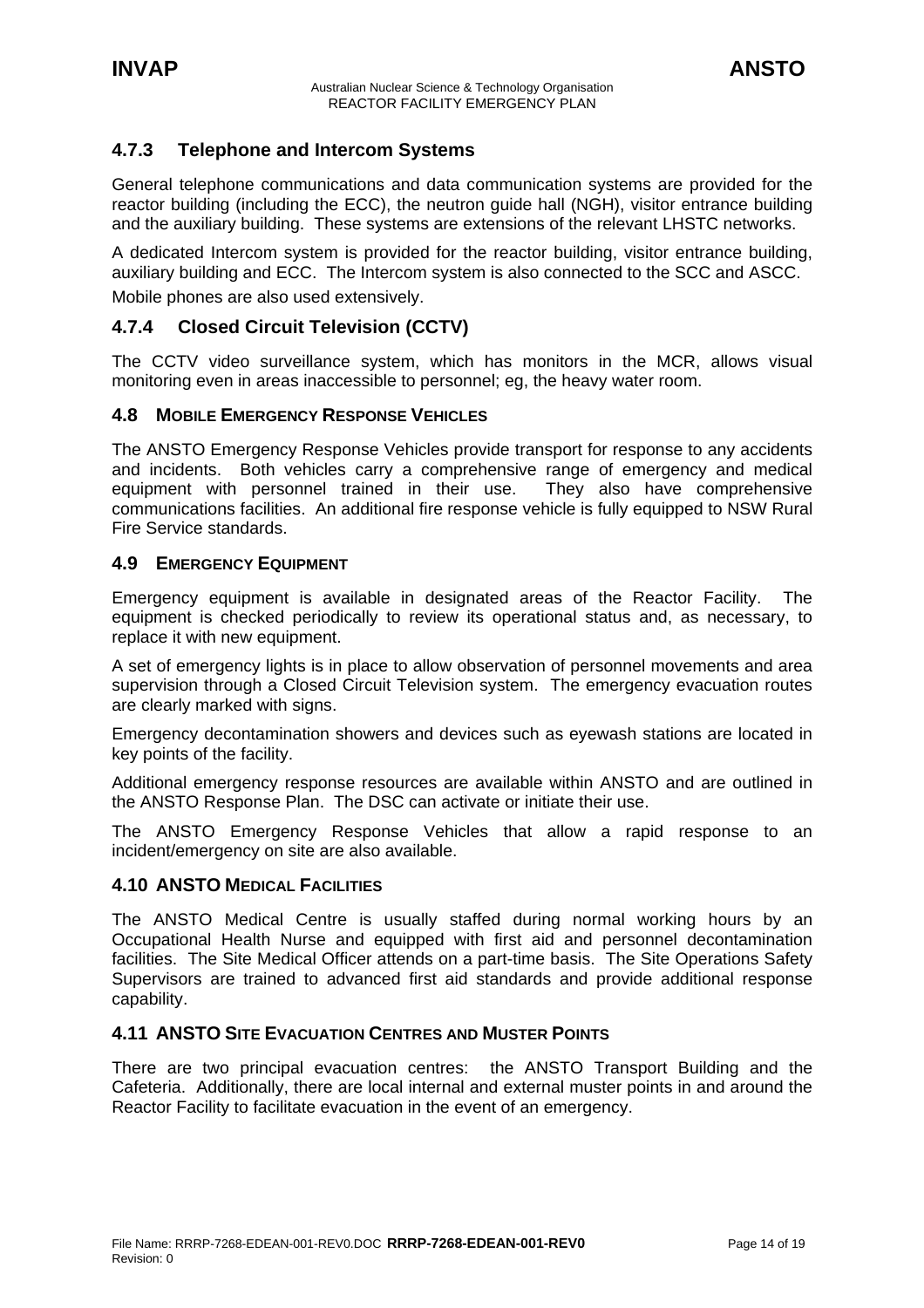# <span id="page-14-0"></span>**5 PART FIVE – RESPONSE**

#### **5.1 RESPONSE BY ANSTO PERSONNEL**

#### **5.1.1 Introduction**

This section outlines the response by ANSTO personnel to accidents and incidents that relate to the Reactor Facility. The potential incident or accident scenarios arising from internal or external hazards for the Reactor Facility are addressed by a series of Reactor Facility procedures. Each scenario is either identified by easily recognisable parameters, which are monitored through the RCMS alarms, or notified through the facility communication systems.

When an event occurs, the Main Control Room and the Shift Manager shall be informed immediately. The Shift Manager is the person in charge and undertakes the assessment of the event. The Shift Manager is responsible for activating the Reactor Facility Emergency Plan and initiating the appropriate Response Actions. He/she co-ordinates the Response Actions.

If the event escalates the ANSTO Response Plan may be activated.

#### **5.1.2 Sequence of response**

When the Reactor Operator in the Main Control Room monitors an alarm or is advised of a potential event with potential safety implications, they immediately notify the Shift Manager.

The Shift Manager is the person in charge within the Reactor Facility and is responsible for activating the Reactor Facility Emergency Plan.

The Shift Manager will identify the nature of any accident or incident, and will determine what action is necessary and what resources will be required. The Shift Manager may initiate a series of Response Actions, the level of which is dictated by the nature, extent, severity and escalation of the incident.

The Shift Manager may require assistance from additional Reactor Facility staff, such as authorised reactor operators, maintenance or radiation protection staff. These staff may be rostered on-call and can be called in to support the response actions as required.

If the response requires assistance from outside the Reactor Facility, the Site Alarm Monitor will be contacted in the Site Control Centre and the appropriate response or assistance requested. Response to some alarms requires the Site Alarm Monitor to use the PA to evacuate specific local areas of site following prepared instructions.

The Shift Manager may also obtain assistance from ANSTO personnel including the SOSS and the DSC.

The Duty Safety Coordinator will coordinate the ANSTO emergency response support to the Reactor Facility.

The Duty Safety Coordinator will assess the potential for escalation of the event and, if required, will contact the rostered on-call ANSTO Emergency Management Officer to take executive control. This may result in the activation of the ANSTO Response Plan.

If the ANSTO Response Plan is activated, the Reactor Facility staff will work together with the SOSS, DSC and AEMO as required. Detail on the personnel and organisation required is provided in the ANSTO Response Plan.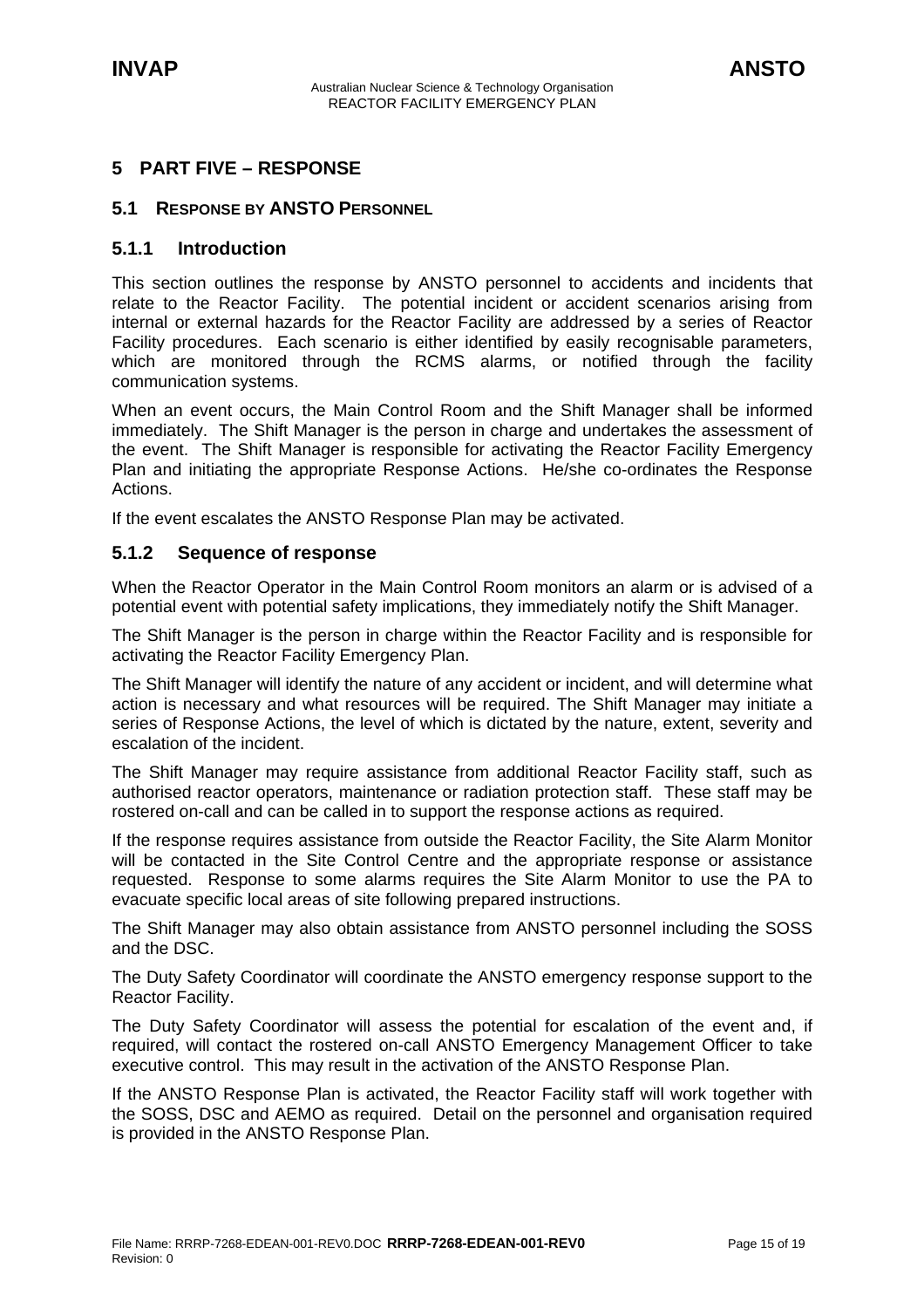<span id="page-15-0"></span>Should the accident or incident involve or have the potential for major damage or off-site consequences, the ANSTO Emergency Management Officer will inform the Executive Director ANSTO as early as possible.

For any chemical or radiation incident, ANSTO Safety & Radiation Science staff provide technical advice, undertake monitoring and advise on clean up and decontamination procedures.

#### **5.1.3 The stages of activation of this Plan**

| <b>PHASE</b>       | <b>ACTION</b>                                                          |
|--------------------|------------------------------------------------------------------------|
| <b>ALERT</b>       | Main Control Room receives advice on a situation which could<br>a)     |
|                    | escalate from:                                                         |
|                    | RPS, RCMS, FCMS, or PAM;<br>i)                                         |
|                    | Reactor Facility Staff (including visitors and utilisers) or<br>ii)    |
|                    | Site Control Centre.<br>iii)                                           |
|                    | Main Control Room:<br>b)                                               |
|                    | informs Shift Manager<br>i)                                            |
| <b>STAND BY</b>    | <b>Shift Manager</b><br>a)                                             |
|                    | activates Reactor Facility Emergency Plan<br>i)                        |
|                    | identifies incident/accident scenario<br>ii)                           |
|                    | activates Response Action for scenario<br>iii)                         |
| <b>CALL OUT</b>    | <b>Shift Manager</b><br>a)                                             |
|                    | Advises Site Alarm Monitor that assistance is required.<br>i)          |
|                    | ii) Contacts necessary reactor support staff (ROs, Maintenance)        |
|                    | iii) Contacts Reactor Manager and advises of accident/incident         |
|                    | Site Alarm Monitor:<br>b)                                              |
|                    | contacts SOSS<br>i)                                                    |
|                    | ii) contacts DSC                                                       |
|                    | <b>DSC</b><br>C)                                                       |
|                    | i)<br>Coordinates ANSTO emergency response support to the              |
|                    | <b>Reactor Facility</b>                                                |
|                    | assesses accident/incident for potential consequences<br>ii)           |
|                    | iii) contacts the AEMO if potential need to escalate to the ANSTO      |
|                    | Response Plan                                                          |
| <b>DEBRIEF</b> and | Shift Manager advises when the hazard is controlled and<br>a)          |
| <b>STAND DOWN</b>  | assistance is no longer required.                                      |
|                    | Reactor Manager arranges time and location for debriefing.<br>b)       |
|                    | Reactor Facility and ANSTO support staff are debriefed and stood<br>C) |
|                    | down on completion of final tasks.                                     |
|                    | Final reports completed and distributed in accordance with<br>d)       |
|                    | <b>Standing Operating Procedures.</b>                                  |
|                    | Improvements to systems and plans identified and implemented<br>e)     |

## **5.1.4 Monitoring of Emissions in the event of an Accident or Incident**

The Air Effluent Monitors continuously monitor air from the Reactor Facility Containment for the emission of radioactive particulates, iodine-131 and noble gases in real-time. The data obtained from these monitors are displayed via the RCMS. Selected emission data is presented via the PAM and will be available under accident conditions.

In addition monitoring for the emission of radioactive particulates, iodine-131, noble gases and tritium from the Reactor Facility stack is performed and the data obtained is displayed via the RCMS.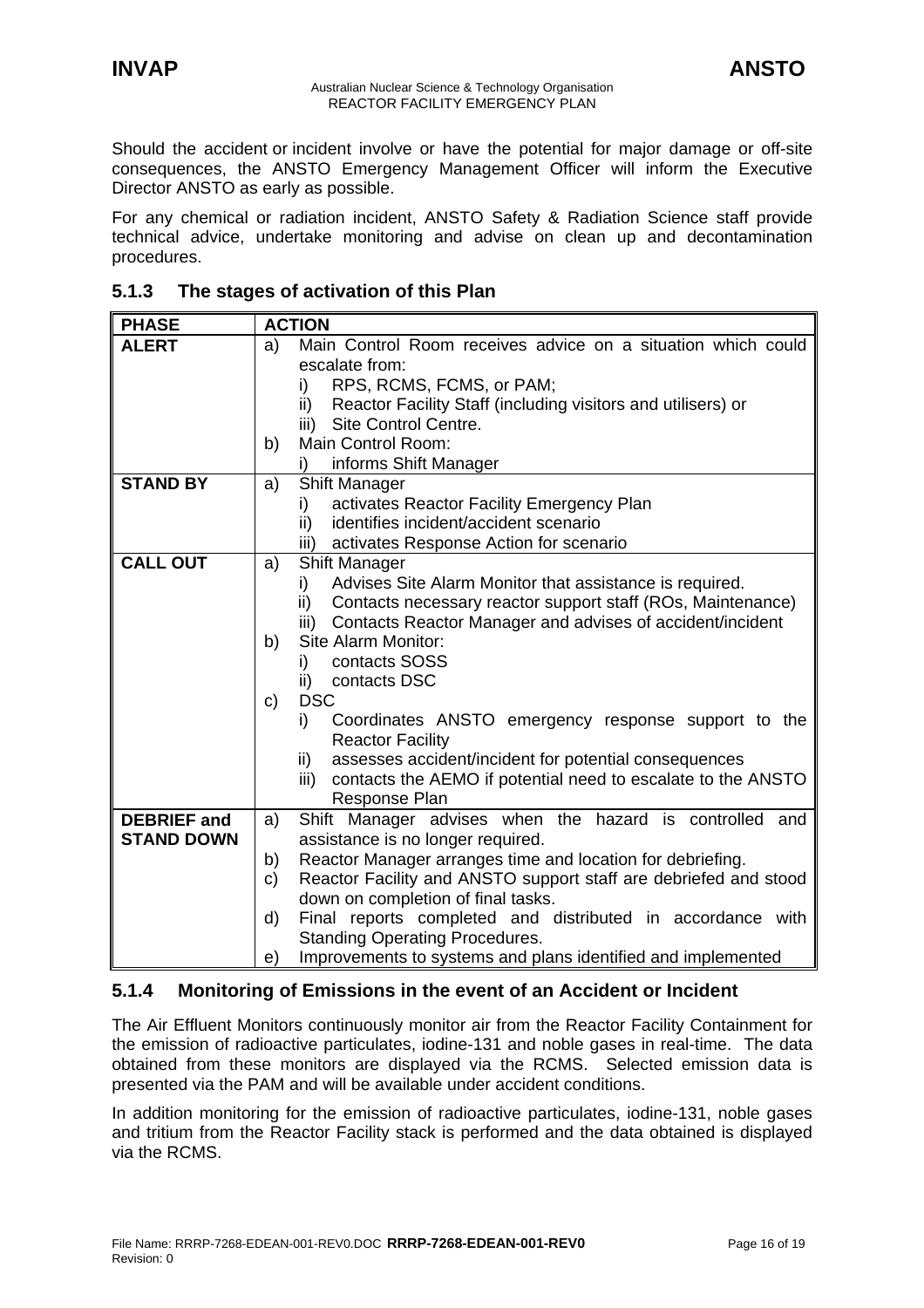<span id="page-16-0"></span>The ANSTO Response Plan addresses the off-site monitoring of emissions or releases resulting from the accident or incident with potential off-site consequences.

#### **5.2 RESPONSE BY EMERGENCY SERVICES ORGANISATIONS**

If Emergency Services Organisations response is required, the ANSTO Response Plan will be activated by the AEMO. Communications with the Emergency Services Organisations are described in the ANSTO response Plan. Emergency Services Organisations' response is according to Agency Standing Operating Procedures.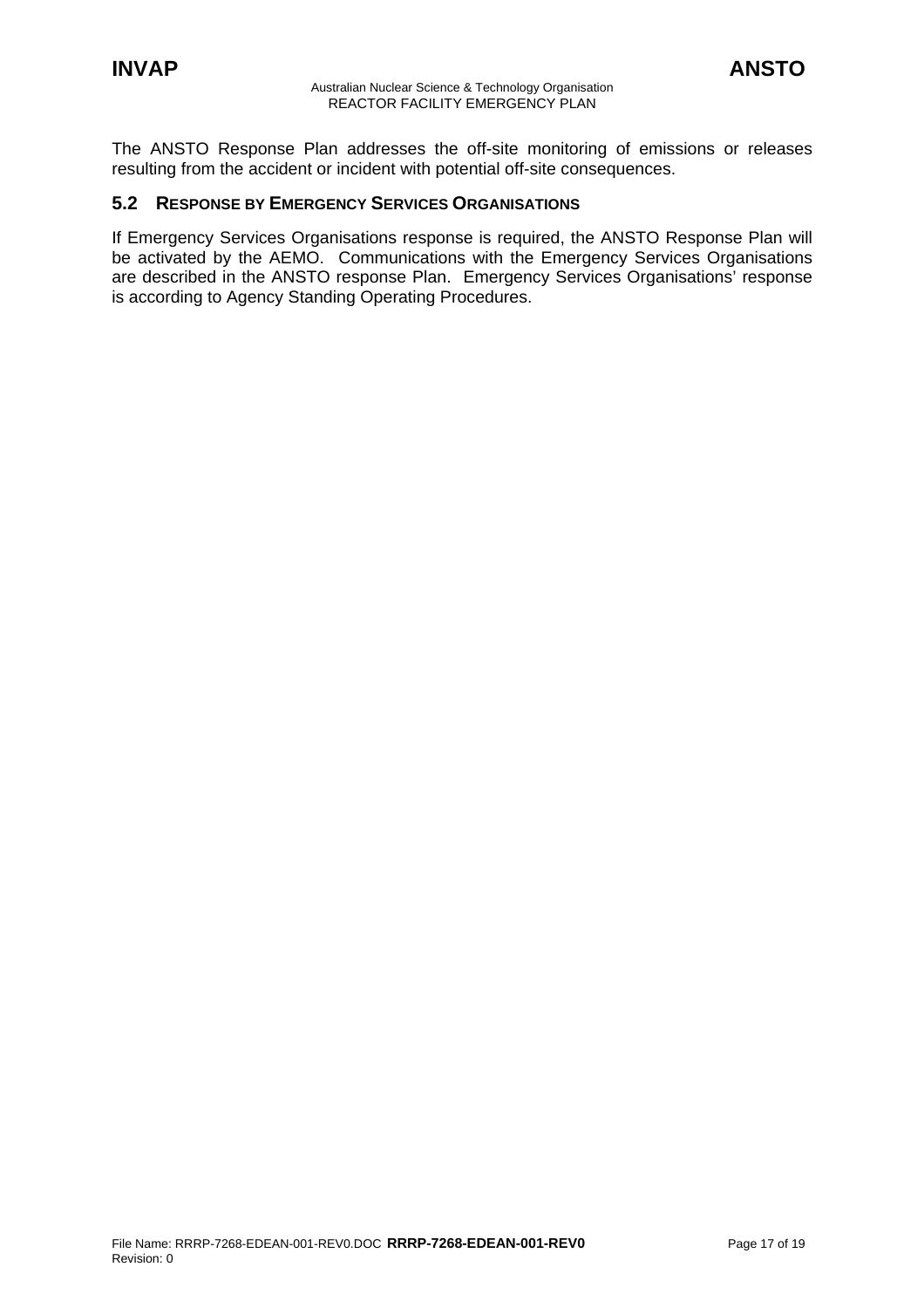## <span id="page-17-0"></span>**6 PART SIX – RECOVERY**

#### **6.1 PLANNING FOR RECOVERY OPERATIONS**

The ANSTO Response Plan includes provisions for the planning of recovery operations. The ANSTO Emergency Management Officer will coordinate the planning, which includes the formation of the ANSTO Recovery Coordinating Committee. These provisions are described in the ANSTO Response Plan.

In addition to the provisions in the ANSTO Response Plan, every Emergency Response Action details the corresponding actions and responsibilities for re-entry to and recovery of the affected areas.

#### **6.1.1 Reactor Facility Recovery Team**

A Reactor Facility Recovery Team may be formed for scenarios that require post-accident recovery from serious accidents involving the Reactor Facility.

The team will consist of staff from the Reactor Facility and will be responsible for the formulation of plans for the recovery of the Reactor Facility. The plans prepared by the Recovery Team will be submitted to the ANSTO Recovery Coordinating Committee as required.

The recovery actions will depend on the emergency scenario. These actions will be decided by the AEMO in consultation with the DSC and the Reactor Facility Recovery Team, which will analyse the post-incident situation, formulate an objective and initiate the required measures.

A nominee appointed by the Reactor Facility Recovery Team will properly document recovery actions. This documentation will include the post-incident debriefing and the provisions to prevent the repetition of the incident or accident. Reports will be forwarded to ANSTO senior management and ARPANSA.

#### **6.2 DEBRIEFING AND REPORTING**

Following each incident or accident, the lessons learned will be reviewed and plans and procedures amended as necessary.

The debriefing and reporting of accidents or incidents involving the Reactor Facility will be performed in accordance with the ANSTO Response Plan.

#### **6.3 TEST AND REVIEW PROCESS**

The responsibility for exercising, testing and reviewing this Plan rests with the Reactor Manager, who shall determine the frequency and format for testing and review. Major emergency exercises are held regularly and at least once every two years. Drills of specific aspects of the plan are held more frequently..

This Plan will be reviewed after each major exercise of the plan, or as roles, responsibilities and capabilities of organisations change.